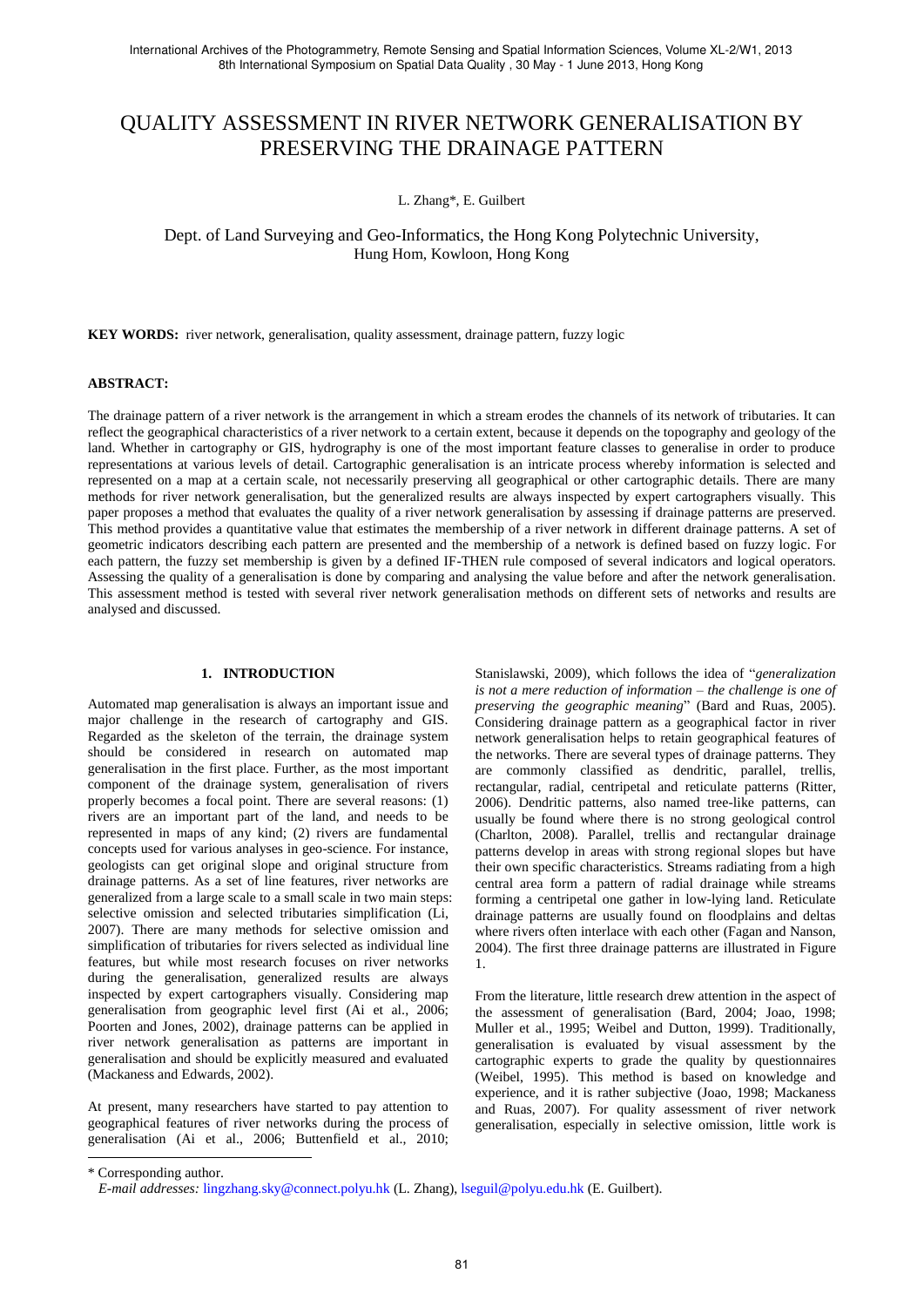available. The most relative one is the Coefficient of Line Correspondence (CLC) is calculated to evaluate the generalised data by comparing with existing data (Buttenfield et al., 2010; Stanislawski, 2009). CLC is given based on length only, which cannot assess the generalised river network comprehensively. Overall, the methods evaluating river network generalisation quality are not well developed, and visual assessment is still often used.



Figure 1 Drainage network patterns (diagrams modified from Ritter, 2006)

In this paper, drainage patterns are applied to evaluate a generalised river network. Fuzzy logic is adopted in the method, where several indicators are used to quantify the features of drainage patterns. In this work, the dendritic, parallel, and trellis, patterns are addressed. In addition, this research focuses on the selective omission in river network generalisation as feature selection is the first step in any generalisation. In the section 2, the fundament of fuzzy logic is introduced. Section 3 provides the details of the evaluation method. Finally, the method is implemented and tested.

### **2. FUNDAMENTALS OF FUZZY LOGIC**

Zadeh (1965) introduced the fuzzy logic in the proposal of fuzzy set theory. Fuzzy logic is composed of fuzzy sets, fuzzy operators and fuzzy rules.

## **2.1 Fuzzy set**

A fuzzy set is a set whose membership is not defined by a binary value (an element belongs or not to a set) but by a value between 0 and 1 corresponding to different grades of membership. A membership function (MF) associated with a given fuzzy set maps an input value to its appropriate membership value. There are five common membership functions in use as shown in Figure 2. Fuzzy set theory allows approximated reasoning on values which are imprecise or incomplete.



Figure 2 Five common MFs

In this work, three of above MFs are used: Gaussian, Z and S curve MFs. They can be described mathematically as follows.

The Gaussian function is given as

$$
g(x; \sigma, \mu) = e^{\frac{-(x-\mu)^2}{2\sigma^2}}, \qquad (1)
$$

where *x* is input,  $\mu$  is centre and  $\sigma$  controls the width of the curve.

The Z curve MF is a spline-based function of *x*,

$$
z(x;a,b) = \begin{cases} 1, & x \le a \\ 1 - 2\left(\frac{x-a}{b-a}\right)^2, & a < x \le \frac{a+b}{2} \\ 2\left(\frac{x-b}{b-a}\right)^2, & \frac{a+b}{2} < x < b \\ 0, & x \ge b \end{cases}
$$
 (2)

where *a* and *b* are the extremes of the sloped portion of the curve, and  $a < b$ .

The S curve MF is a mirror-image function of the Z curve,

$$
s(x;a,b) = \begin{cases} 0, & x \le a \\ 2\left(\frac{x-a}{b-a}\right)^2, & a < x \le \frac{a+b}{2} \\ 1 - 2\left(\frac{x-b}{b-a}\right)^2, & \frac{a+b}{2} < x < b \\ 1, & x \ge b \end{cases} \tag{3}
$$

where *a* and *b* are the extremes of the sloped portion of the curve, and  $a < b$ .

## **2.2 Fuzzy operator**

In fuzzy logic, the truth of any statement is a matter of degree between 0 and 1. Zadeh (1965) suggested the minimum, maximum and complement methods for AND, OR and NOT operators respectively. For two fuzzy set values A and B within the range  $(0, 1)$ , fuzzy logic operations are (Figure 3):

$$
A AND B = min(A, B)
$$
  
\n
$$
A OR B = max(A, B)
$$
  
\n
$$
NOT A = I - A
$$
\n(4)



Figure 3 AND, OR and NOT operations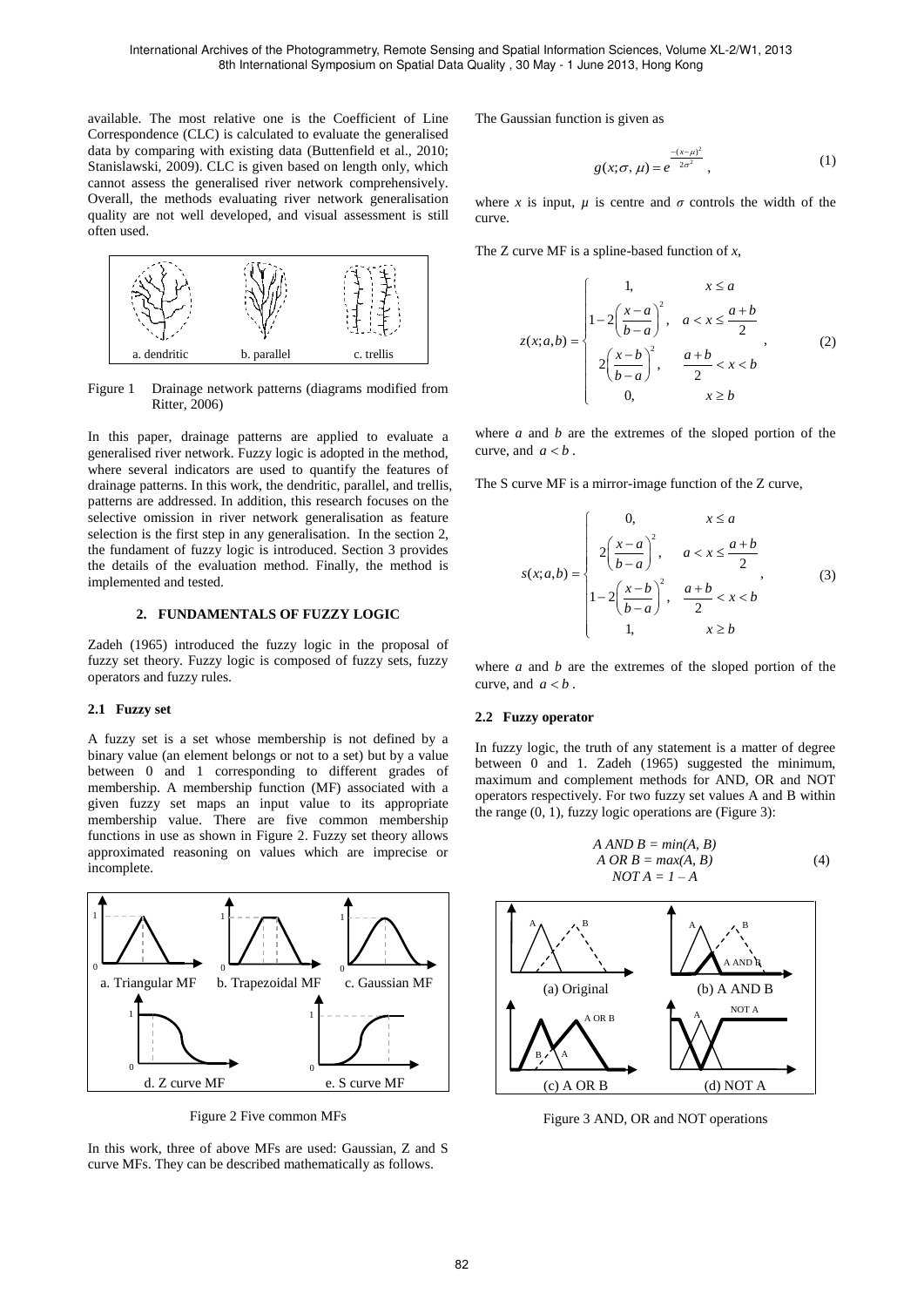## **2.3 Fuzzy rule**

Fuzzy rules, also called IF-THEN rules, are used to represent the conditional statements with fuzzy sets and fuzzy operators. A single fuzzy IF-THEN rule is like:

IF 
$$
(a \text{ is } X)
$$
 THEN  $(b \text{ is } Z)$ 

where *a* is input variable, *b* is output, and *X* and *Z* are defined by fuzzy sets. Here, it should be noted that there is no ELSE part in a fuzzy rule.

Usually, there are several fuzzy rules for a fuzzy logic application. In the process, all rules should be evaluated, and the outputs must be combined in some way in order to get a final result, which is called aggregation. Especially for a fuzzy control system, defuzzification is typically needed, which is a process of producing a quantifiable result (Leekwijck and Kerre, 1999).

## **3. EVALUATION METHODS**

#### **3.1 Predicates and fuzzy rules**

In the research, several indicators listed in Table 1 are used to perform the evaluation. The proposed indicators are the same in the drainage pattern recognition: average junction angle (*α*), bended tributaries percentage (*β*), average length ratio (*γ*) and catchment elongation  $(\delta)$  (Zhang and Guilbert, 2012). All these values are calculated from a river network.

| Indicator               | Description                                                              | Illustration |  |  |
|-------------------------|--------------------------------------------------------------------------|--------------|--|--|
| Junction<br>angle       | The angle is composed<br>by upper tributaries.                           |              |  |  |
| Sinuosity               | A ratio of the channel<br>length to the valley<br>length (Schumm, 1977). | ِ يہ         |  |  |
| Length<br>ratio         | A ratio of the tributary<br>length to the main<br>stream length.         |              |  |  |
| Catchment<br>elongation | A ratio of the depth to<br>the breadth of a<br>catchment.                |              |  |  |

Table 1 List of geometric indicators

Here, for each drainage pattern, a rule is defined to predict the pattern of a river network.

(1) IF (*α* IS acute) AND (*δ* IS broad) THEN pattern IS dendritic

(2) IF (*α* IS very acute) AND NOT (*β* IS bended) AND (*γ* IS long) AND ( $\delta$ IS elongated) THEN pattern IS parallel

(3) IF (*α* IS right) AND NOT (*β* IS bended) AND (*γ* IS short) AND ( $\delta$ IS elongated) THEN pattern IS trellis

Therefore, eight predicates are formulated into membership functions. They are list Table 2.

| Predicates             | <b>MFs</b> | Examples                        |  |  |
|------------------------|------------|---------------------------------|--|--|
| $\alpha$ IS acute      |            | $z(\alpha; 45^\circ, 90^\circ)$ |  |  |
| $\alpha$ IS very acute | z(x;a,b)   | $z(\alpha; 30^\circ, 60^\circ)$ |  |  |
| $\nu$ IS short         |            | $z(\gamma;0,1)$                 |  |  |
| $\delta$ IS broad      |            | $z(\delta;1,3)$                 |  |  |
| $\alpha$ IS right      | g(x;a,b)   | $g(\alpha;10^\circ,90^\circ)$   |  |  |
| $\beta$ IS bended      |            | $s(\beta;0,1)$                  |  |  |
| $\gamma$ IS long       | s(x; a, b) | $s(\gamma;0,1)$                 |  |  |
| $\delta$ IS elongated  |            | $s(\delta;1,3)$                 |  |  |

Table 2 Predicates in fuzzy rules

#### **3.2 Evaluation method for each pattern**

From the fuzzy rule and MFs introduced in last section, the evaluation method for each pattern can be given by integrating fuzzy operators. The detailed formulas for evaluating each pattern can be described as follows.

#### **3.2.1** Dendritic pattern

The degree of a dendritic network can be calculated as "(*α* IS acute) AND  $(\delta$  IS broad)", which can be represented in following formula.

$$
f(\alpha, \delta) = \min(z(\alpha; a, b), z(\delta; a', b'))
$$
 (5)

where  $\alpha$  and  $\delta$  are inputs,  $z(\alpha; a, b)$  and  $z(\delta; a', b')$  are defined MFs for an acute angle and a broad catchment respectively.

## **3.2.2** Parallel pattern

The degree of a parallel network is given as

$$
f(\alpha, \beta, \gamma, \delta) = \min(\begin{array}{c} z(\alpha; a, b), \\ 1 - s(\beta; a', b'), \\ s(\gamma; a'', b''), \\ s(\delta; a'', b'')) \end{array} (6)
$$

where  $\alpha$ ,  $\beta$ ,  $\gamma$  and  $\delta$  are inputs,  $z(\alpha; a, b)$ ,  $s(\beta; a', b')$ ,  $s(\gamma; a'', b'')$ , and *s(δ;a''',b''')* are MFs for a very acute angle, a bended tributary, a long tributary and an elongated catchment, respectively.

#### **3.2.3** Trellis pattern

For the trellis pattern, the degree can be calculated as

$$
f(\alpha, \beta, \gamma, \delta) = \min(\begin{array}{c} g(\alpha; a, b), \\ 1 - s(\beta; a', b'), \\ z(\gamma; a'', b''), \\ s(\delta; a'', b'')) \end{array} (7)
$$

where  $\alpha$ ,  $\beta$ ,  $\gamma$  and  $\delta$  are inputs,  $g(\alpha; a,b)$ ,  $s(\beta; a',b')$ ,  $z(\gamma; a'', b'')$ , and  $s(\delta; a''', b''')$  are MFs for a right angle, a bended tributary, a short tributary and an elongated catchment, respectively.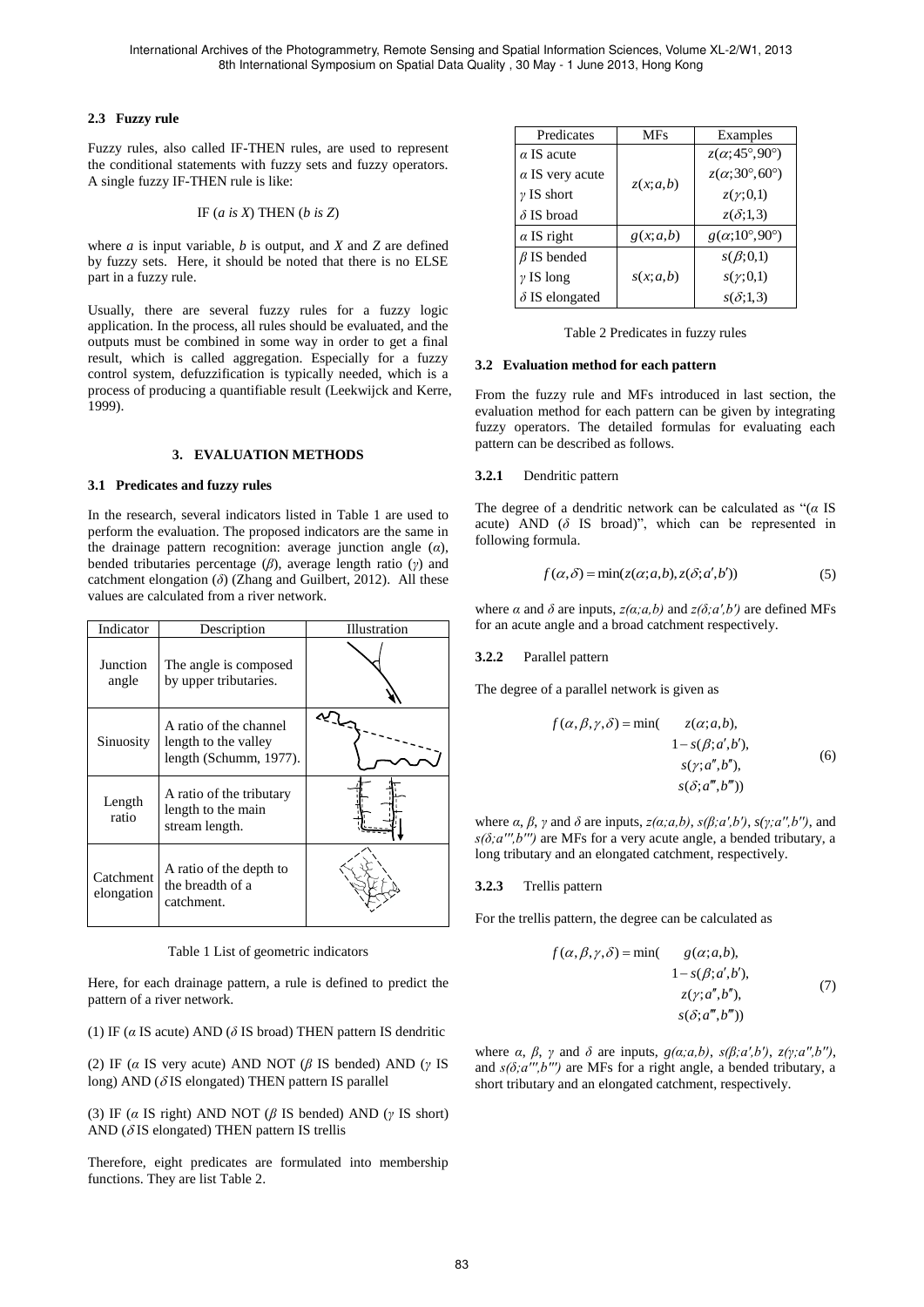#### **4. EXPERIMENTS AND RESULTS**

## **4.1 Experiment design**

## **4.1.1** Strategies to be tested

In the tributary selection problem, there are two key issues involved: (1) how many river tributaries are selected? (2) Which ones are selected?

For the first issue, a classical principle of selection (Topfer and Pillewizer, 1966), which is so-called "Radical Law", was enunciated by F. Topfer in 1961. The method is described as follows:

$$
n_f = n_a \sqrt{\frac{M_a}{M_f}}\tag{8}
$$

where  $n_f$  is the number of objects shown at the smaller scale  $M_f$ , and  $n_a$  is the number of objects shown at the larger scale  $M_a$ .

For the second issue, in the experiment, in order to assess a river network whether keeping the same drainage pattern after generalising from a large scale to a small one, four generalisation strategies are tested (Table 3). First two are based on hierarchy, and the last one is the manual generalised data.

| No. | <b>Strategies</b>                                                    |
|-----|----------------------------------------------------------------------|
|     | Horton-Strahler order + Length (Rusak                                |
|     |                                                                      |
| 2   | Mazur and Castner, 1990)<br>Watershed partitioning (Ai et al., 2006) |
| 3   | Generalised manually                                                 |

Table 3 Testing on three strategies

The first strategy is to select river tributaries based on order first, and then the shorter tributaries will be eliminated first if they are in the same order. It is illustrated in Figure 4.



Figure 4 Lower order streams not preserved

The second strategy is proposed by Ai et al. (2006). This method focuses on the decision of channel importance during the river network generalisation applying the integrated hydrographic concept, namely watershed area to replace several geometric parameters of river feature. An example of the hierarchical watershed partitioning is shown in Figure 5.



Figure 5 Hierarchical partitioning of river catchment

#### **4.1.2** Testing data

Russian river datasets are tested in the experiment. Two different scales are used in experiments: 1:24,000-scale (24K) and 1:100,000-scale (100K). For the small scale data, it is provided by the National Hydrography Dataset (NHD) of USA. From the history of the establishment of the NHD, the medium resolution data is built first, and then a conflation tool is used to help generate the 24K hydrological data from the medium resolution data. The medium resolution in the NHD data is at 100K. Therefore, the 100K data is not generalised from 24K, it is built manually. The Horton-Strahler order scheme was then computed.

#### **4.2 Case studies in Russian river**

(1) Case 1: The first tested river network is illustrated in Figure 6(a), which is dendritic network with membership value of 0.933. Figure 6(b), (c) and (d) show the result of the generalisation strategy 1, 2 and 3 respectively.



Figure 6 Generalised river network for dendritic case

In Figure 6, all generalised results are good, but (d) is better than (b) and (c) by visual checking because (d) looks more balance. River network (b) has more short tributaries due to the shortage of the method.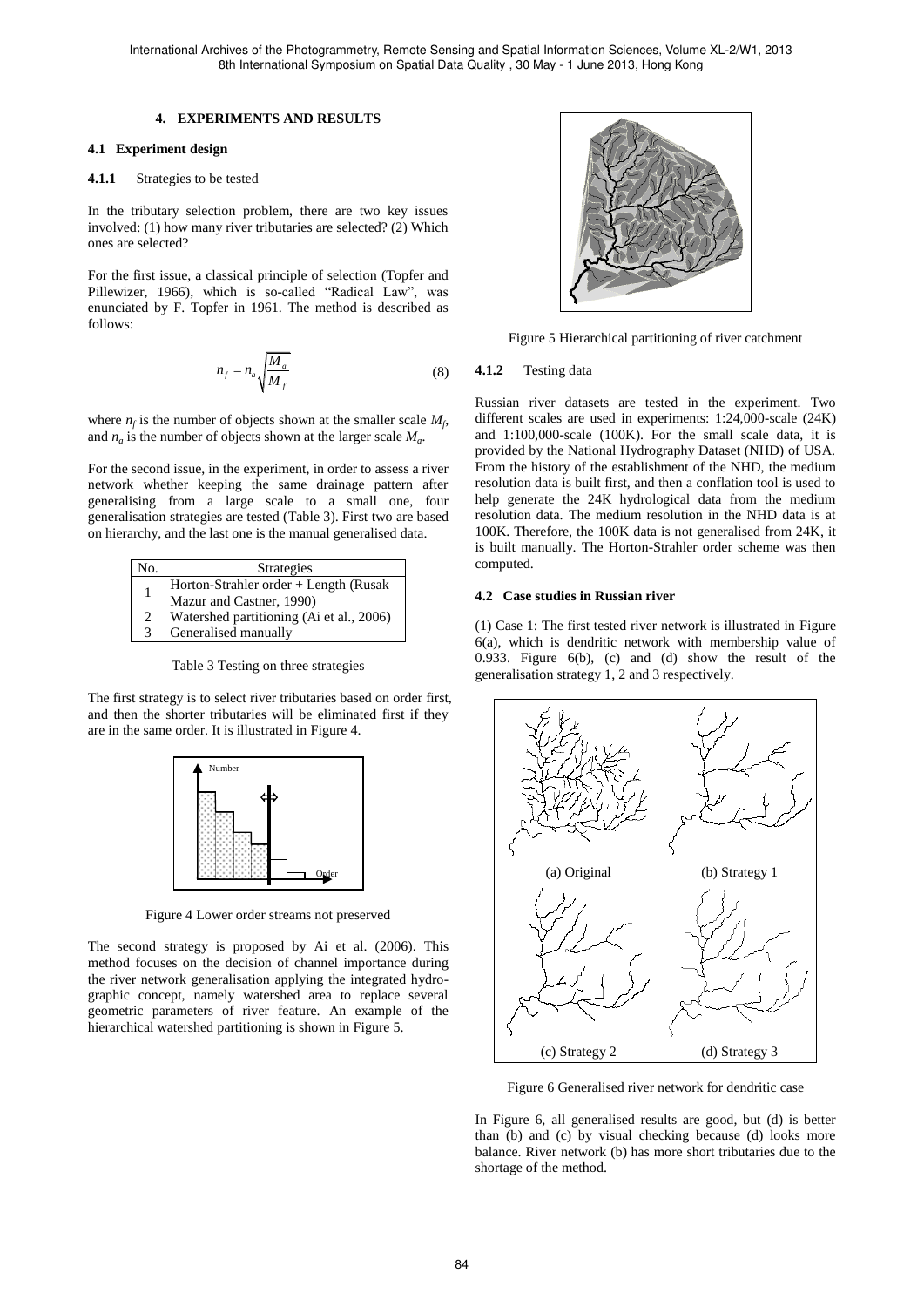| No. | Indicator |                                                                                                  |  |  | Membership Value |          |             |       |
|-----|-----------|--------------------------------------------------------------------------------------------------|--|--|------------------|----------|-------------|-------|
|     | α         |                                                                                                  |  |  | D                |          |             |       |
|     |           | $53.24$ $3.68\%$ $0.69$ 1.14 $0.933$ $0.010$ $0.001$ $0.001$                                     |  |  |                  |          |             |       |
|     |           | $61.56$ <sup>{</sup> 2.70% $0.71$ ] 1.16 <b>0.729</b>                                            |  |  |                  | $\theta$ | 0.013 0.002 |       |
|     |           | $61.52$ $9.57\%$ 0.59 1.16 0.730                                                                 |  |  |                  | $\theta$ | 0.013 0.015 |       |
|     |           | $[59.47 \, \textdegree] \, 8.11 \, \% \, [0.64 \, \textdegree] \, 0.99 \, \textdegree] \, 0.793$ |  |  |                  | $\Omega$ |             | 0.010 |

Table 4 Assessment result of dendritic case

Table 4 provides the assessment result of the first case study, and it shows the same findings with the visual assessment. All generalised river networks preserves the dendritic pattern, and the membership values are 0.729, 0.730 and 0.793 of strategies 1, 2 and 3, respectively. The membership value (0.793) of the river network generalised manually is greater than other results. Strategy 3 brings a better result in this case study.

(2) Case 2: The second case study is in Figure 7(a). This river network is also a portion of the Russian river, which is arranged as the trellis pattern.



Figure 7 Generalised river network for trellis case

From the generalised river network in Figure 7(b), although it is not a satisfied result, it has more features of the trellis pattern due to the short preserved tributaries. The generalised network (c) in Figure 7 has more long tributaries left because they have lager catchment. The manual generalised network (d) is good by visual assessment.

| No. | Indicator                           |                 |  |  | Membership Value |   |               |   |
|-----|-------------------------------------|-----------------|--|--|------------------|---|---------------|---|
|     | α                                   |                 |  |  |                  | P |               | R |
|     | $81.14^{\circ}$                     | 1.49% 0.20 3.17 |  |  | $\Omega$         |   | 0.675         | 0 |
|     | 100.68 <sup>o</sup> 3.33% 0.18 3.29 |                 |  |  | $\Omega$         |   | 0.565         |   |
|     | 98.83°                              | 3.85% 0.25 3.09 |  |  | 0                |   | $0.677$ 0.003 |   |
| 3   | $86.38^\circ$                       | 4.35% 0.28 3.65 |  |  |                  |   | 0.842 0.004   |   |

Table 5 Assessment result of trellis case

In Table 5, from the assessment result, all results are preserved the trellis pattern. Strategy 2 gets the greater membership (0.677) of the trellis pattern than strategy 1 (0.565). The manual generalised river network is better than others, because its membership value is 0.842 that is the greatest of all generalised networks.

(3) Case 3: The river network tested in this experiment is a parallel river network. It is shown in Figure 8(a).



Figure 8 Generalised river network for parallel case

In Figure 8, visually, the shape of network (b) is more similar to a parallel network, because the tributaries in the dashed box of network (b) provide a better general representation than network (c). Network (b) and (d) are almost the same, and all generalised results are acceptable.

| No. | Indicator |                         |           |  | Membership Value |       |  |  |
|-----|-----------|-------------------------|-----------|--|------------------|-------|--|--|
|     | α         |                         |           |  | D                |       |  |  |
|     |           | 39.67 910.53% 0.69 3.14 |           |  | 0                | 0.792 |  |  |
|     |           | 34.02 915.38% 0.81 3.86 |           |  |                  | 0.929 |  |  |
|     |           | 41.15 915.38% 0.57 3.43 |           |  |                  | 0.632 |  |  |
|     | $27.63$ ° | $0\%$                   | 0.81 4.84 |  |                  | 0.926 |  |  |

Table 6 Assessment result of parallel case

From Table 6, memberships of each strategy are 0.929, 0.632 and 0.926 respectively. Strategy 1 provides a better result because the membership value (0.929) is greater than others, but it is nearly same as 0.926 from strategy 3. The possible reason is the data from the NHD are smoother, such as the tributary in the dashed circle in Figure 8(d). This result is confirmed by visual assessment.

#### **5. CONCLUSIONS**

In this paper, a quality assessment method based on fuzzy logic is provided to evaluate a generalised river network by the tributary selection operation. The method was applied on case studies from the Russian river basin, and results were discussed. From the experiments, the membership value is greater, the generalised river network is better. This method is appropriate for evaluating a generalised river network from the aspect of the drainage patterns. The advantage of this research is that evaluating a generalised river network based on fuzzy logic is easy to understand and implement. The limitation is that the validation is based on cased studies, and more tests should be done in the future. For the future work, the first one is to test the membership value during the generalisation process; the second one is to develop the method to cover more drainage patterns, such as reticulate, radial, and centripetal patterns, in the quality assessment.